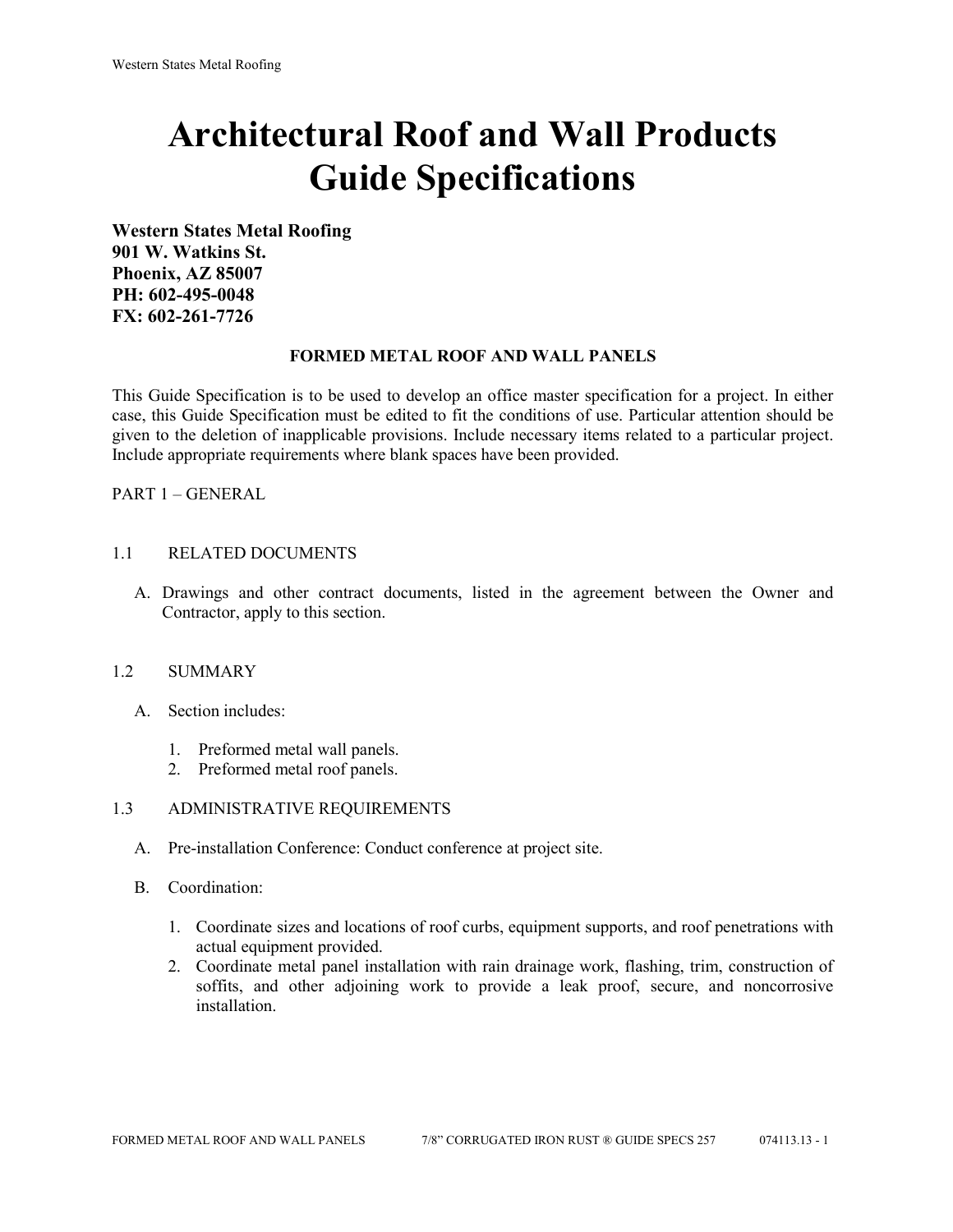# 1.4 SUBMITTALS

- A. Product Data:
	- 1. Include construction details, material descriptions, dimensions of individual components and profiles and finishes for each type of panel and accessory.
- B. Shop Drawings:
	- 1. Include fabrication and installation layouts of metal panels; details of edge conditions, joints, panel profiles, corners, anchorages, attachment system, trim, flashings, closures, accessories and special details.
	- 2. Accessories: Include details of the flashing, trim, and anchorage systems, at a scale of not less than 1-1/2 inches per 12 inches.
- C. Samples:
	- 1. Metal Panels: 12 inches long by actual panel width. Include fasteners, closures, and other metal panel accessories.
- D. Qualification Data: For Installer.
- E. Product Test Reports: For each product, for tests performed by a qualified testing agency.
- F. Filed quality control reports.
- G. Sample Warranties: For special warranties.
- 1.5 QUALITY ASSURANCE
	- A. Installer Qualifications: An entity that employs installers and supervisors who have a minimum of 3 years' experience in the installation of metal roof / wall panels.
	- B. Mockups: Build mockup; to verify selections made under sample submittals and to demonstrate aesthetic effects and set quality standards for fabrication and installation.
- 1.6 DELIVERY, STORAGE AND HANDLING
	- A. Deliver components, metal panels and other manufactured items so as not to be damaged or deformed. Package metal panels for protection during transportation and handling.
	- B. Store metal panels in a manner to prevent bending, warping, twisting and surface damage.
	- C. Stack metal panels horizontally on platforms or pallets, covered with suitable weather tight and ventilated covering. Store metal panels to ensure dryness with positive slope for drainage of water. Do not store metal panels in contact with other materials that might cause staining, denting or other surface damage.
	- D. Retain strippable protective covering on metal panels during installation.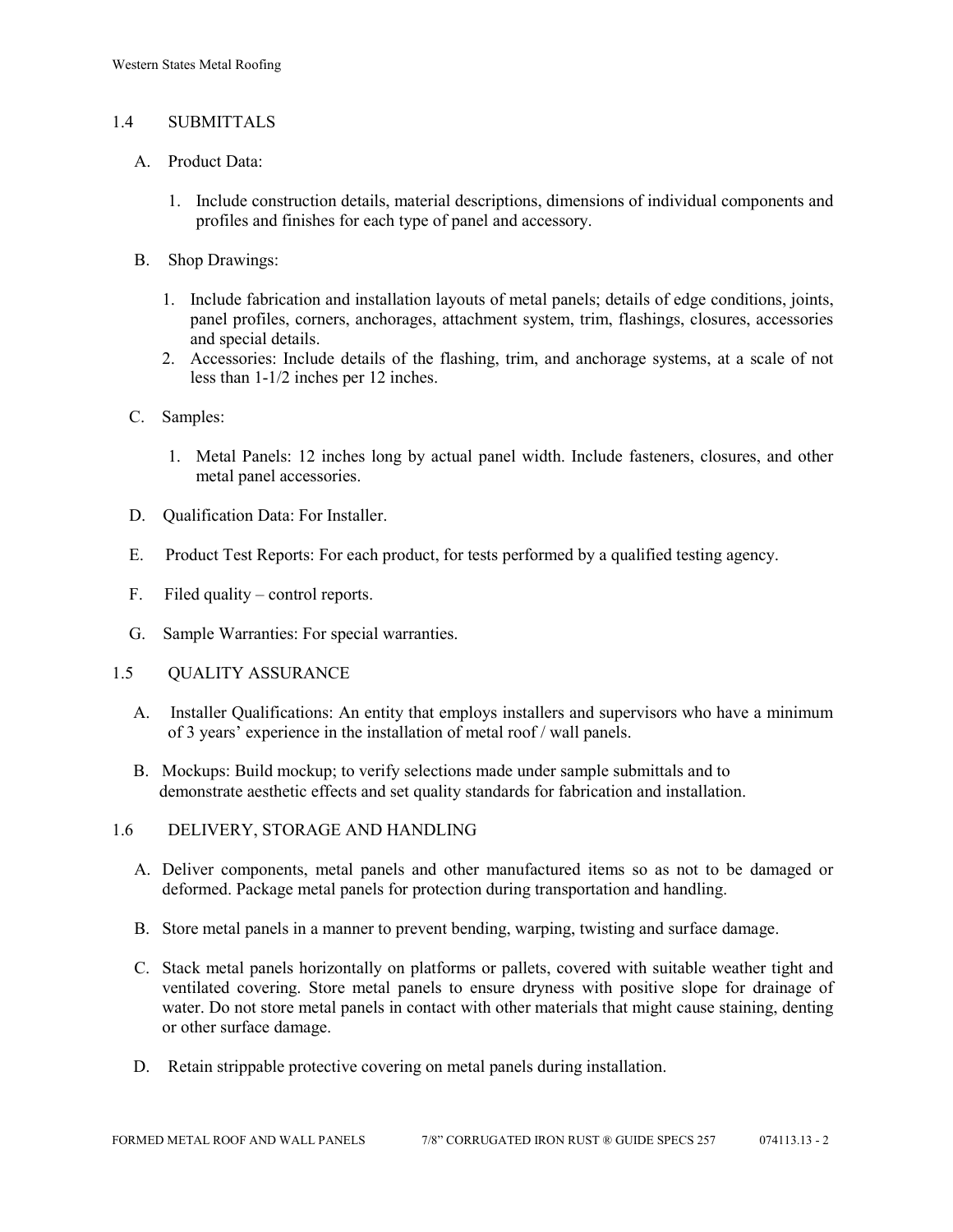### 1.7 FIELD CONDITIONS

A. Weather Limitations: Proceed with installation only when existing and forecasted weather conditions permit assembly of metal panels to be performed according to manufacturers' written instructions and warranty requirements.

### 1.8 WARRANTY

- A. MANUFACTURER'S PRODUCT WARRANTY
	- 1. Manufacturer's standard coating performance warranty, as available for specified installation and environmental conditions. (Contact a WSMR Representative to determine actual warranty criteria)

#### B. CONTRACTORS WARRANTY

1. Warrant panels, flashings, sealants, fasteners, and accessories against defective materials and/ or workmanship, to remain watertight and weatherproof with normal usage for two (2) years following Project Substantial Completion date.

# PART 2 – PRODUCTS

# 2.1 MANUFACTURER

 A. Western States Decking, Inc., DBA - Western States Metal Roofing, 901 W. Watkins St., Phoenix, AZ 85007; Phone: (877) 787-5467; Fax: (602) 261-7726

Email: [sales@paintedrustedroofing.com](mailto:sales@paintedrustedroofing.com) Website: [www.paintedrustedroofing.com](http://www.paintedrustedroofing.com/)

B. Substitutions: In accordance with contract documents.

# 2.2 METAL ROOF PANELS

- A. 7/8" Corrugated Profile; Exposed Fastener Metal Panels: Metal panel consisting of formed metal sheet with alternating curved ribs, installed by lapping edges of adjacent panels.
	- 1. Metal Panel Designation: 7/8" Corrugated
	- 2. ASTM A653 Galvanized G-90 Minimum
		- a. Nominal Thickness: [26 Gauge]
		- b. Exterior Finish Available In: Cool Tech ® SMP (Siliconized Modified Polyester)
			- i. Iron Rust ®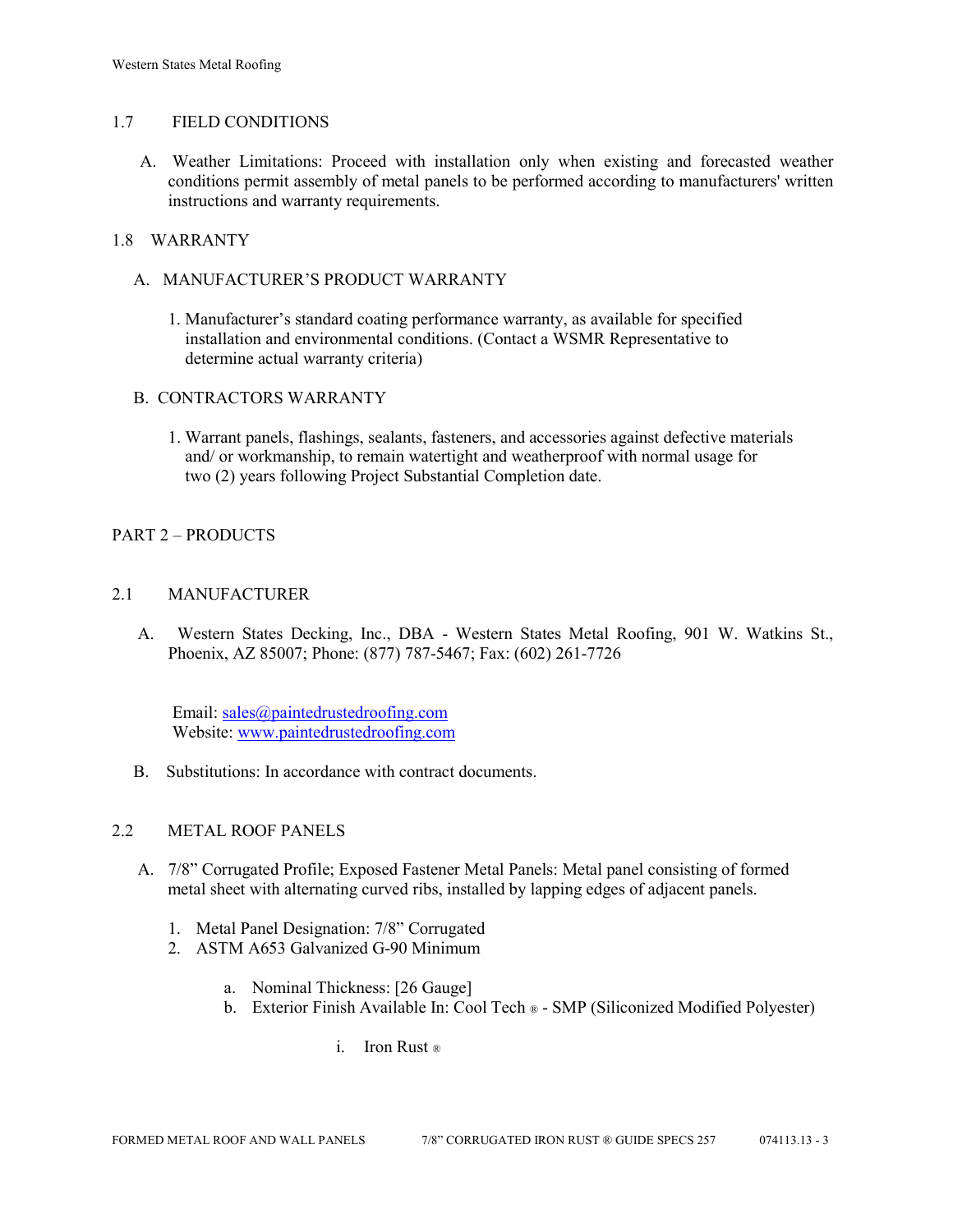- 3. Grade of Steel:
	- a. 26 Gauge Grade 80
- 4. Panel Coverage: 34 2/3" Roof / 37" Wall
- 5. Panel Height: 7/8" inch
- 6. Continuous Rib Spacing: 2.67" inches on center

### 2.3 ACCESSORIES

- A. Self-Adhering, High- Temperature Underlayment: Provide self-adhering, cold applied, sheet underlayment, a minimum of 30 mils thick, specifically designed to withstand high metal temperatures beneath metal roofing. Provide primer when recommended by underlayment manufacturer.
	- 1. Thermal Stability: Stable after testing at 220 deg F; ASTM D 1970.
	- 2. Low- Temperature Flexibility: Passes after testing at minus 20 deg F; ASTM D 1970.
- B. Miscellaneous Metal Sub framing and Furring: ASTM C 645; cold formed, metallic- coated steel sheet, ASTM A 653/ A 653M, G90 coating designation or ASTM A 792/ A 792M, Class AZ55 aluminum- zinc alloy coating designation unless otherwise indicated. Provide manufacture's standard sections as required for support and alignment of metal panel system.
- C. Panel accessories: Provide components required for a complete, weather tight panel system including trim, clips, flashings, sealants, gaskets, fillers, closure strips, and similar items. Match material and finish of metal panels unless otherwise indicated.
	- 1. Closures: Provide closures at eaves and ridges, fabricated of same metal as metal panels.
	- 2. Backing Plates; Provide metal backing plates at panel end splices, fabricated from material recommended by manufacturer.
	- 3. Closure Strips: Closed-cell, expanded, cellular, rubber or cross linked, polyolefin-foam or closed-cell laminated polyethylene; minimum I -inch-thick, flexible closure strips; cut or pre-molded to match metal panel profile. Provide closure strips where indicated or necessary to ensure weather tight construction.
- D. Flashing and Trim: Provide flashing and trim formed from same material as metal panels as required to seal against weather and to provide finished appearance. Finish flashing and trim with same finish systems adjacent metal panels.
- E. Panel Fasteners: Self-tapping screws designed to withstand design loads. Provide EPDM or PVC sealing washers for exposed fasteners.
- F. Panel Sealants: Provide sealant type recommended by manufacturers that are compatible with panel materials, are non-staining and do not damage panel finish.
- G. Metal Protection: When dissimilar metals contact each other or corrosive substrates, protect against galvanic.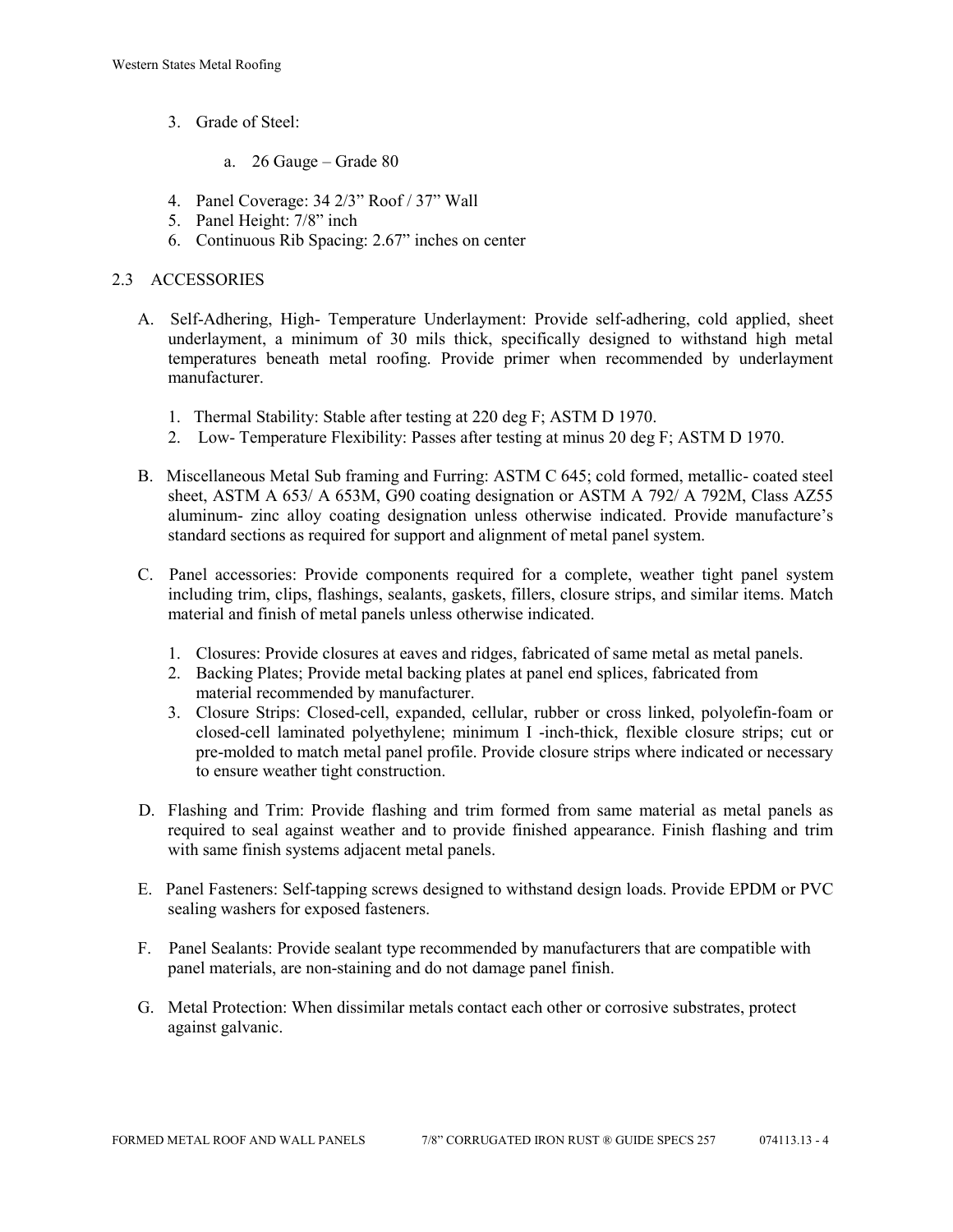# 2.4 FABRICATION

- A. General: Fabricate and finish metal panels and accessories at the factory, by manufacturers Standard procedures and processes, as necessary to fulfill indicated performance requirements demonstrated by laboratory testing. Comply with indicated profiles and with dimensional and structural requirements.
- B. Provide panel profile, including major ribs and intermediate stiffening ribs, if any, for full length of panel.
- C. Sheet Metal Flashing and Trim: Fabricate flashing and trim to comply with manufacturer's recommendations and recommendation in SMACNA's "Architectural Sheet Metal Manual" that apply to design, dimensions, metal, and other characteristics of item indicated.

#### 2.5 FINISHES

- A. Protect mechanical and painted finishes on exposed surfaces from damage by applying a strippable, temporary protective covering before shipping.
- B. Appearance of Finished Work: Variations in appearance of abutting or adjacent pieces are acceptable if they are within one- half of the range of approved Samples. Noticeable variations in same piece are unacceptable. Variations in appearance of other components are acceptable if they are within the range of approved Samples and are assembled or installed to minimize contrast.
- C. Steel Panels Finish:
	- 1. Exterior Finish: Western States Metal Roofing, Iron Rust ®, SMP Paint System, consisting of  $0.15 - 0.30$  mil primer with  $0.70 - 0.90$  base coat and a  $0.10 - 0.50$  mil print coat. Dry film thickness per ASTM D1400.
	- 2. Interior Finish: Standard Polyester backer finish consisting of 0.15 0.25 mil primer coat and a  $0.30 - 0.40$  backer coat with a minimum total dry film thickness of  $0.45 - 0.65$  mil.

# PART 3- EXECUTION

#### 3.1 EXAMINATION

- A. Examine substrates, area, and conditions, with installer present, for compliance with requirements for installation tolerances, metal panel supports, and other conditions affecting performance of the work.
	- 1. Examine primary and secondary roof framing to verify that rafters, purlins, angles, channels, and other structural panel support members and anchorages have been installed within alignment tolerances required by metal roof panel manufacturer.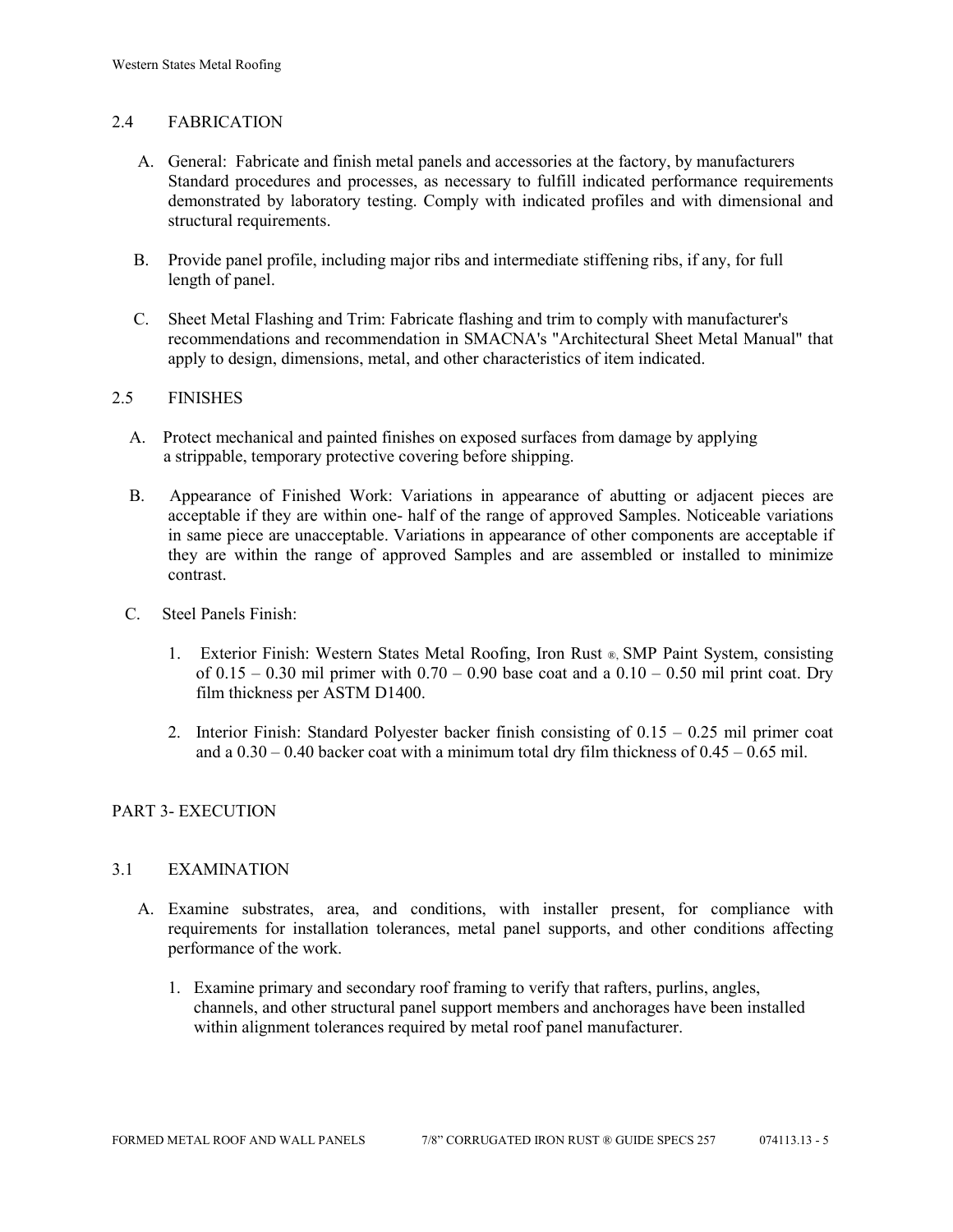2. Examine solid roof sheathing to verify that sheathing joints are supported by framing or blocking and that installation is within flatness tolerances required by metal roof panel manufacture.

> a.Verify that air or water-resistive barriers have been installed over sheathing or backing substrate to prevent air infiltration or water penetration.

- B. Examine roughing-in for components and systems penetrating metal panels to verify actual locations of penetrations relative to seam locations of metal panels before installation.
- C. Proceed with installation only after unsatisfactory conditions have been corrected.

# 3.2 PREPARATION

 A. Miscellaneous Supports: Install sub framing, furring and other miscellaneous panel support members and anchorage according to ASTM C 754 and metal panel manufacturer's written recommendations.

# 3.3 UNDERLAYMENT INSTALLATION

- A. Self- Adhering Sheet Underlayment: Apply primer if required by manufacturer. Comply with temperature restrictions of underlayment manufacturer for installation. Apply at locations indicated on Drawings, wrinkle free, in shingle fashion to shed water, and with end laps of not less than 6 inches staggered 24 inches between courses. Overlap side edges not less than 3- ½ inches. Roll laps with roller. Cover underlayment within 14 days.
- B. Felt Underlayment: Apply at locations indicated [below] [on drawings], in shingle fashion to shed water. And with lapped joints of not less than 2 inches.
	- 1. Apply over the entire roof surface.
	- 2. Apply on roof not covered by self- adhering sheet underlayment. Lap over edges of self adhering sheet underlayment not less than 3 inches, in shingle fashion to shed water.
- C. Slip Sheet: Apply slip sheet over underlayment before installing metal roof panels.
- D. Flashings: Install flashings to cover underlayment to comply with requirements specified in Section 076200 "Sheet Metal Flashing and Trim."

# 3.4 METAL PANEL INSTALLATION

- A. General: Install metal panels according to manufacturer's written instructions in orientation, sizes, and locations indicated. Install panels perpendicular to supports unless otherwise indicated. Anchor metal panels and other components of the work securely in place, with provisions for thermal and structural movement.
	- 1. Shim or otherwise plumb substrates receiving metal panels.
	- 2. Flash and seal metal panels at perimeter of all openings. Fasten with self-tapping screws. do not begin installation until air or water- resistive barriers and flashings that are concealed by metal panels are installed.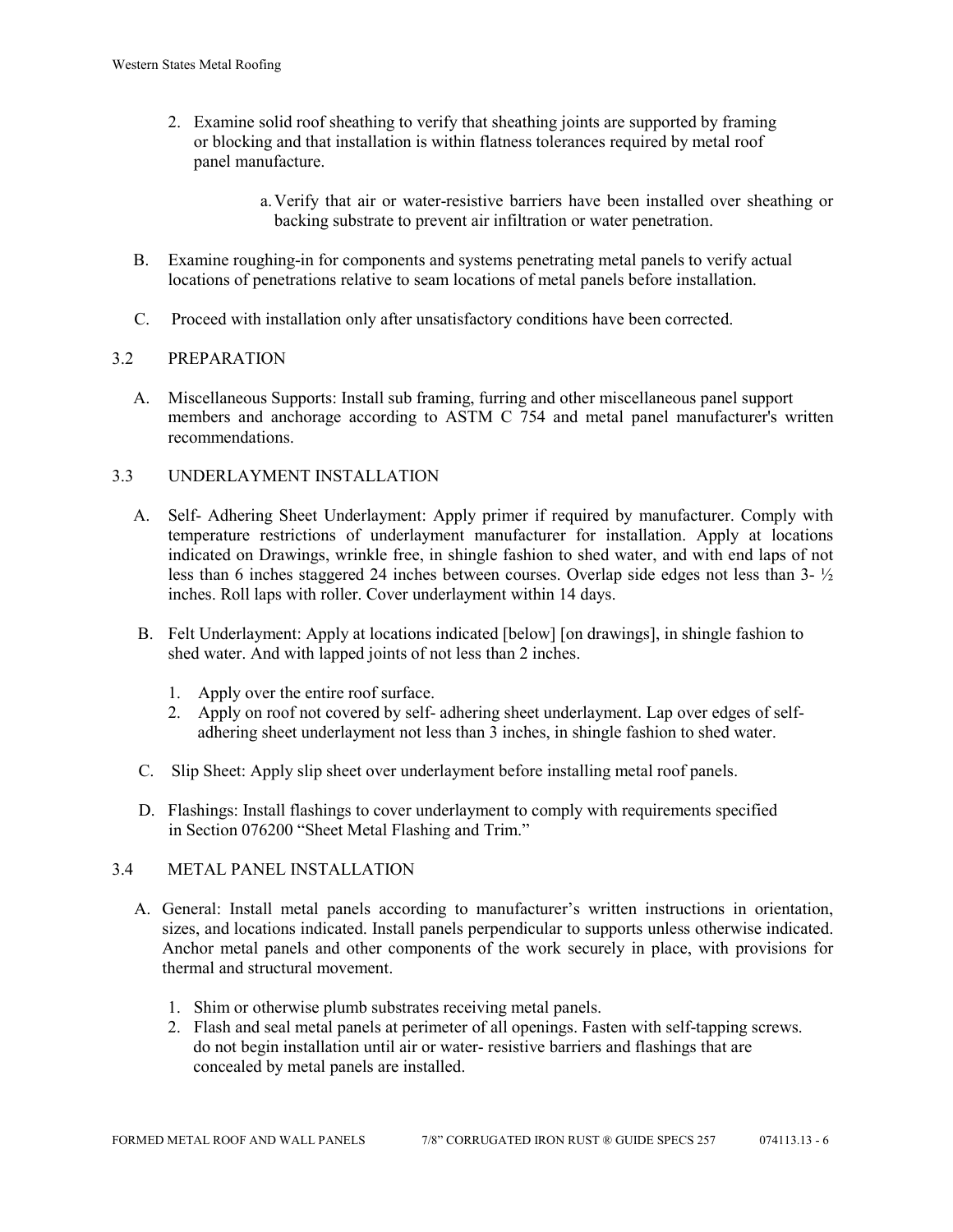- 3. Install screw fasteners in predrilled holes.
- 4. Locate and space fastenings in uniform vertical and horizontal alignment.
- 5. Install flashing and trim as metal panel work proceeds.
- 6. Locate panel splices over, but not attached to, structural supports. Stagger panel splices and end laps to avoid a four – panel lap splice condition.
- 7. Align bottoms of metal panels and fasten with blind rivets, bolts, or self- tapping screws. Fasten flashings and trim around openings and similar elements with self-tapping screws.
- 8. Provide weather tight escutcheons for pipe—and conduit- penetrating panels.
- B. Fasteners:
	- 1. Steel Panels: Use galvanized steel fasteners.
- C. Metal Protection: When dissimilar metals contact each other or corrosive substrates, protect against galvanic action.
- D. Lap-Seam Metal Panels: Fasten metal panels to supports with fasteners at each lapped joint at location and spacing recommended by manufacturer.
	- 1. Lap ribbed or fluted sheets one full rib. Apply panels and associated items true to line for neat and weather tight enclosure.
	- 2. Provide metal backed washers under heads of exposed fasteners bearing on weather side of metal panels.
	- 3. Locate and space exposed fasteners in uniform vertical and horizontal alignment. Use proper tools to obtain controlled uniform compression for positive seal without rupture of washer.
	- 4. Install screw fasteners with power tools having controlled torque adjusted to compress Washer tightly without damage to washer, screw threads or panels. Install screws in predrilled holes.
	- 5. Flash and seal pans with weather closures at perimeter of all openings.
- E. Accessory Installation: install accessories with positive anchorage to building and weather tight Mounting, and provide for thermal expansion. Coordinate installation with flashings and other components.
	- 1. Install components, required for a complete metal panel system including trim, copings, corners, seam covers, flashings, sealants, gaskets, fillers, closure strips and similar items. Provide types indicated by metal wall panel manufacturer; or, if not indicated, provide types recommended by metal panel manufacturer.
- F. Flashing and Trim: Comply with performance requirements manufacturer's written installation instructions, and SMACNA's "Architectural Sheet Metal Manual." Provide concealed fasteners where possible, and set units true to line and level. Install work with laps, joints and seams that are permanently watertight.
	- 1. Install exposed flashing and trim that is without buckling and tool marks, and that is true to line and levels indicated, with exposed edges folded back to form hems. Install sheet metal flashing and trim to fit substrates and achieve waterproof performance.